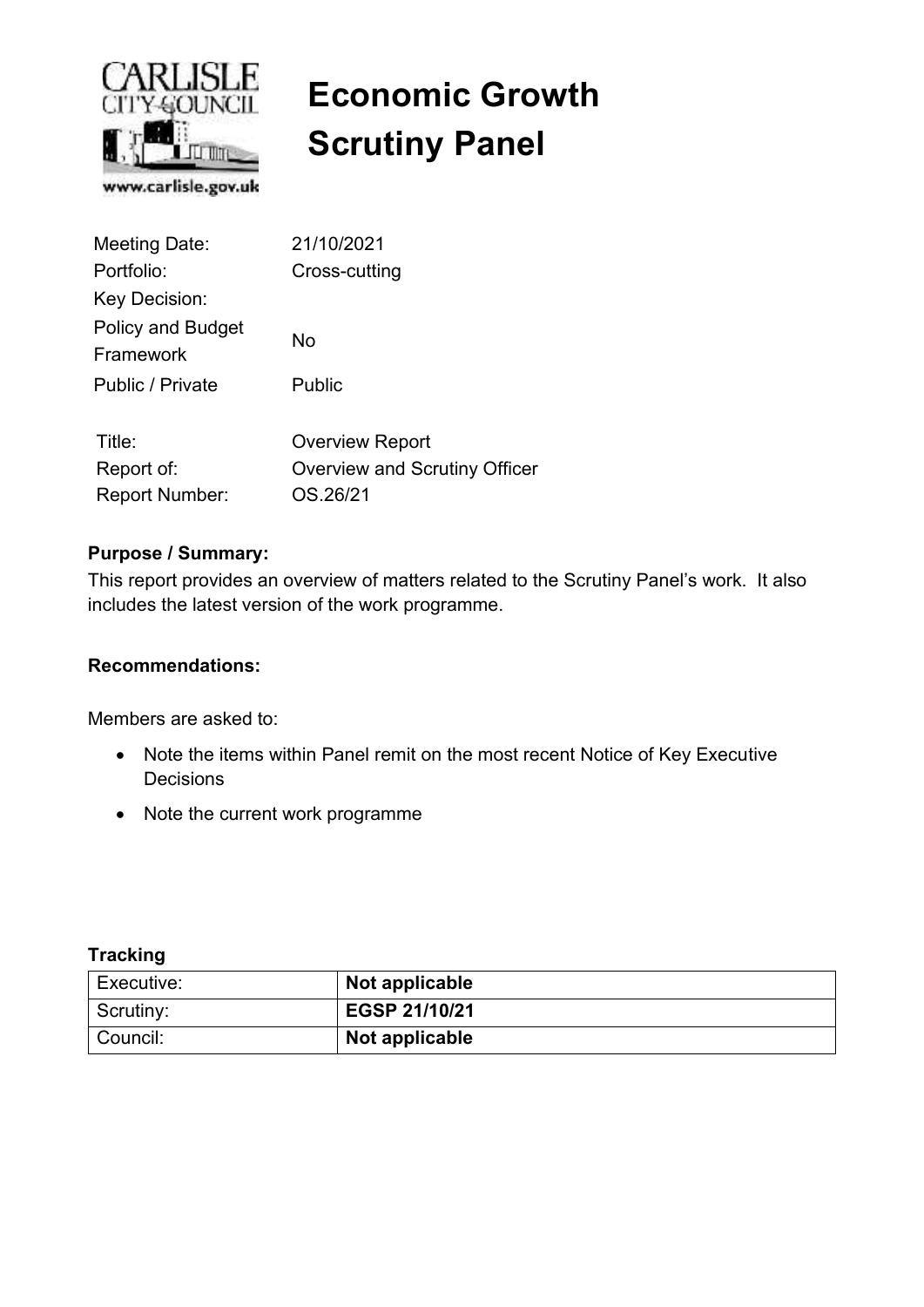# **1. Notice of Key Decisions**

1.1. The most recent Notice of Key Executive Decisions was published on 24 September 2021. This was circulated to all Members and is available on the CMIS section on the Council's webpages. The following items fall within the remit of this Panel:

Items that are included in the Panel's work programme:

- KD.10/21 Budget Process 2022/23 2026/27
- KD.21/21 Sustainable Warmth Competition (Local Authority Delivery (LAD) Phase 3 and Home Upgrade Grants (HUG)

Items that are not included in the Panel's work programme:

- KD.22/21 St Cuthberts Garden Village Development Corporation Business Case
- KD.23/21 Citadels Project

# **2. References from the Executive**

2.1. None

# **3. Progress on resolutions from previous meetings**

3.1. The following table sets out the meeting date and resolution that requires following up. The status is presented as either "completed", "pending" (date expected), or "outstanding". An item is considered outstanding if no update or progress has been made after three panel meetings. All the completed actions will be removed from the list following the meeting.

|                | <b>Meeting</b> | <b>Minute</b> | <b>Action</b>                                      | <b>Status</b> |
|----------------|----------------|---------------|----------------------------------------------------|---------------|
|                | date           | ref           |                                                    |               |
|                | 17/06/21       | <b>EGSP</b>   | 3) That the Cycling and Walking Infrastructure     | Pending       |
|                |                | 37/21         | Plan be circulated to Panel Members when it        |               |
|                |                |               | became available.                                  |               |
| $\overline{2}$ | 29/07/21       | <b>EGSP</b>   | 4) That the Deputy Chief Executive provide the     | Complete      |
|                |                | 46/21         | Panel with a written response regarding the        |               |
|                |                |               | funding for Carlisle Hawker Festival.              |               |
| 3              | 29/07/21       | <b>EGSP</b>   | 4) asked the Corporate Director of Economic        | Complete      |
|                |                | 47/21         | Development to provide further information to the  |               |
|                |                |               | Panel on the statistic that only 8% of business in |               |
|                |                |               | the city centre retail core contributed to the     |               |
|                |                |               | evening economy as detailed in the report.         |               |
| $\overline{4}$ | 09/09/21       | <b>EGSP</b>   | 2) The Panel asked that the suggested action to    | Pending       |
|                |                | 55/21         | explore the opportunity for an independent /       |               |
|                |                |               | community-run cinema be reconsidered given the     |               |
|                |                |               | closure of a previous independent cinema in        |               |
|                |                |               | Carlisle.                                          |               |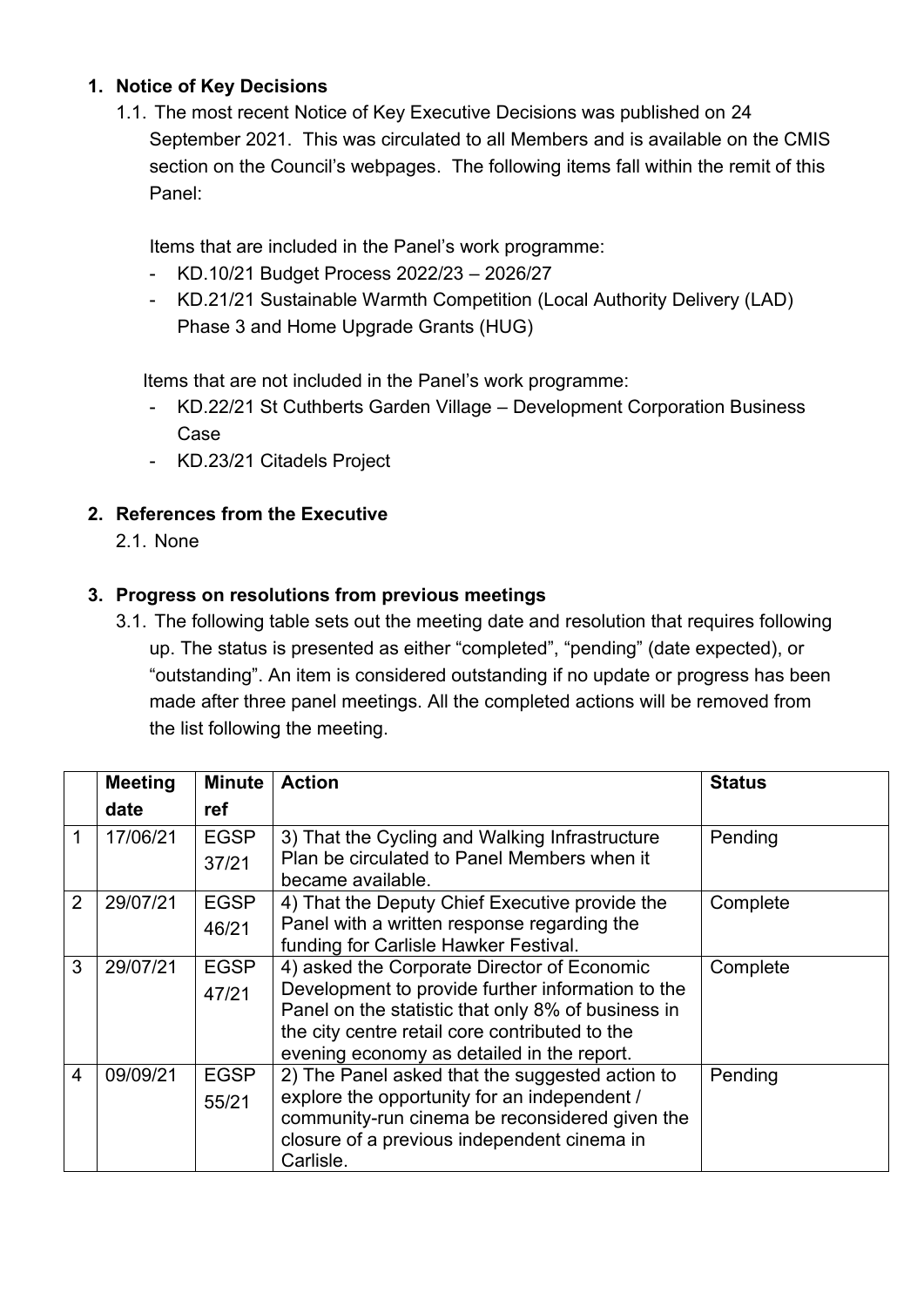|   | 09/09/21 | <b>EGSP</b><br>55/21 | 3) That the Regeneration Manager provide the<br>Panel with the following:<br>(i) the supporting evidence report to the Economic<br>Action Plan - responding to Covid-19 in Carlisle<br>city centre report;<br>(ii) information regarding the unemployment<br>figures following the end of the furlough period;<br>(iii) information regarding the expo in Leeds 2022 | Complete                                           |
|---|----------|----------------------|----------------------------------------------------------------------------------------------------------------------------------------------------------------------------------------------------------------------------------------------------------------------------------------------------------------------------------------------------------------------|----------------------------------------------------|
| 5 | 09/09/21 | <b>EGSP</b><br>55/21 | 4) That an Informal Council be arranged to<br>receive a presentation from the Regeneration<br>Manager on the Economic Action Plan -<br>responding to Covid-19 in Carlisle city centre and<br>the supporting evidence.                                                                                                                                                | Pending                                            |
| 6 | 09/09/21 | <b>EGSP</b><br>56/21 | 6. Requested an update on the Regeneration<br>Programme and Economic Development<br>Management Office in six months time.                                                                                                                                                                                                                                            | Complete<br>Added to workplan<br><b>March 2022</b> |
| 7 | 09/09/21 | <b>EGSP</b><br>58/21 | 2) That the following changes be made to the<br><b>Work Programme:</b><br>- Delivering St Cuthbert's Garden Village to move<br>from October to December<br>- Add the Regeneration Programme update to<br><b>March 2022</b>                                                                                                                                           | Complete                                           |

# **4. Scrutiny Chairs Group**

4.1. Scrutiny Chairs Group met on 16<sup>th</sup> September 2021, at their meeting they discussed future scrutiny arrangements and the work that Business and Transformation Scrutiny Panel planned to carry out on this through a Task and Finish Group. The Chairs of all Panels agreed that there should be cross panel engagement on this and a terms of reference is being drafted that will be shared with an email to all Members inviting them to participate in this group.

#### **5. Contribution to the Carlisle Plan Priorities**

5.1. The overview and scrutiny of the Carlisle Plan items that fall within the remit of this Panel contribute to ongoing policy development.

| <b>Rowan Jones</b> | Ext: | 7257                                           |
|--------------------|------|------------------------------------------------|
|                    |      |                                                |
|                    |      | 1. Draft Scrutiny Panel Work Programme 2021-22 |

**Note: in compliance with section 100d of the Local Government Act 1972 the report has been prepared in part from the following papers:**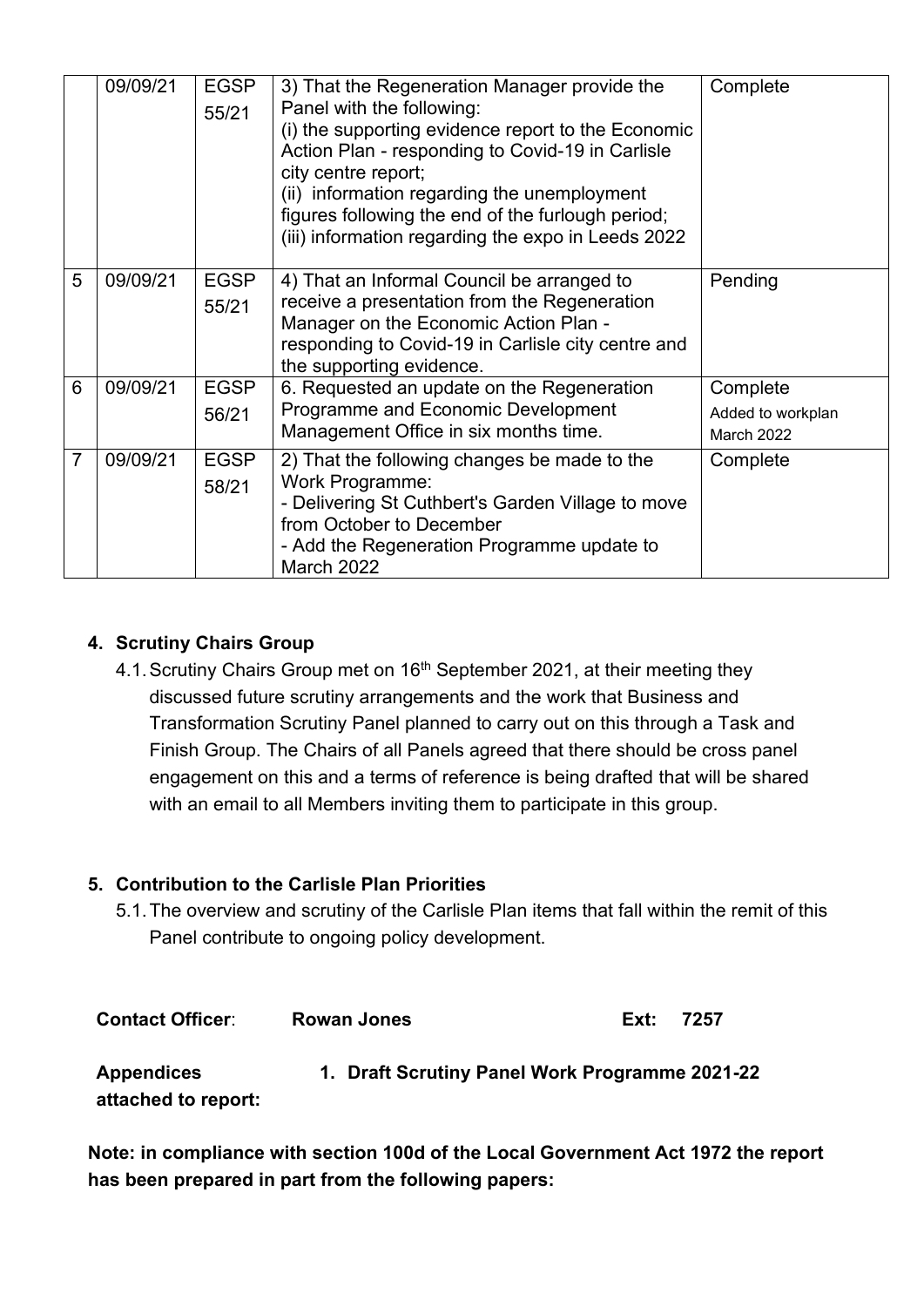**• None**

**CORPORATE IMPLICATIONS:** 

**LEGAL –** 

**PROPERTY SERVICES -** 

**FINANCE –** 

**EQUALITY – T**his report raises no explicit issues relating to the public sector Equality Duty **INFORMATION GOVERNANCE –**